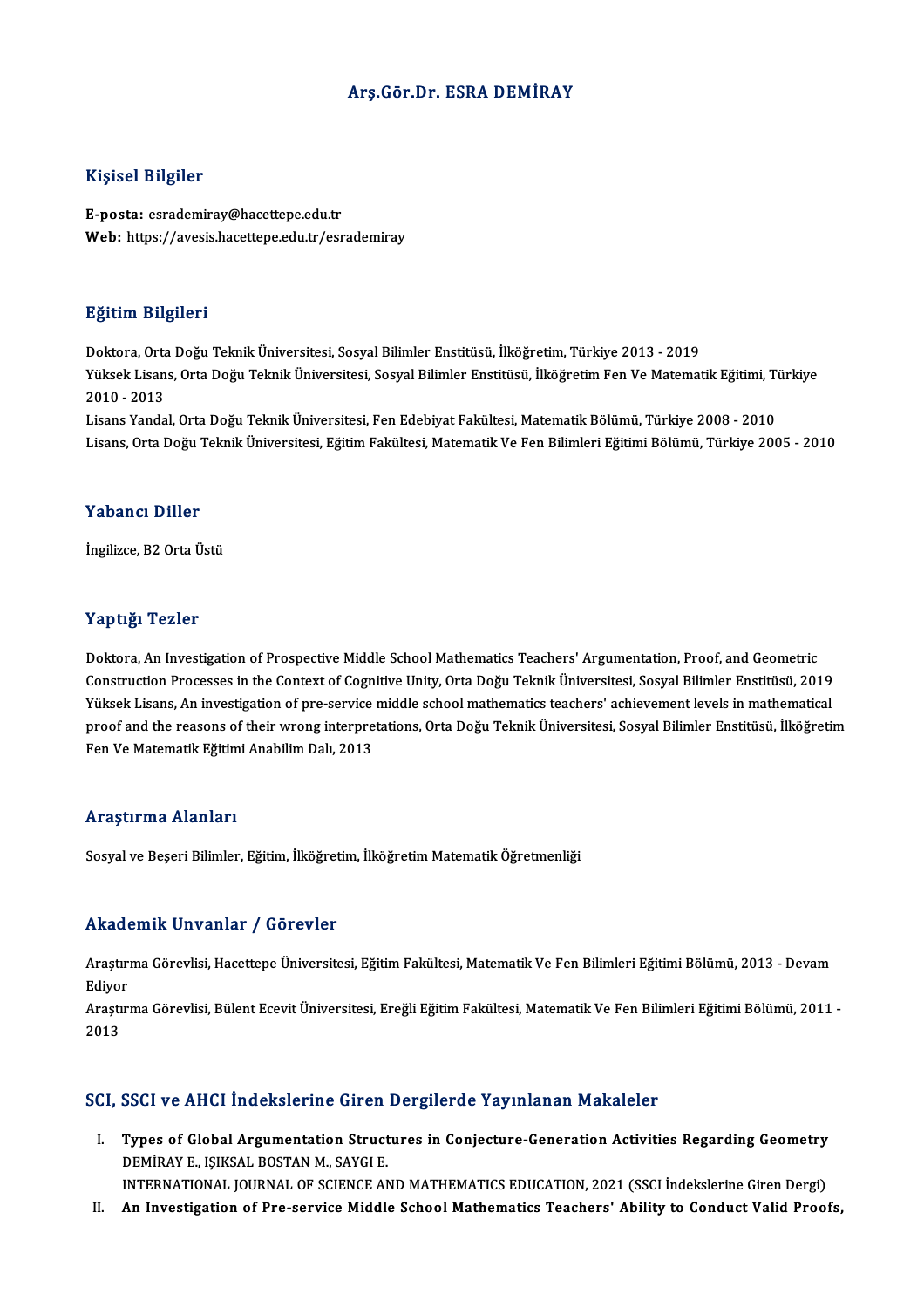Methods Used, and Reasons for Invalid Arguments<br>REMIRAVE, Bostan M. L Methods Used, and Re<br>DEMİRAY E., Bostan M. I.<br>INTERNATIONAL JOURN. Methods Used, and Reasons for Invalid Arguments<br>DEMİRAY E., Bostan M. I.<br>INTERNATIONAL JOURNAL OF SCIENCE AND MATHEMATICS EDUCATION, cilt.15, sa.1, ss.109-130, 2017 (SSCI DEMİRAY E., Bostan M. I.<br>INTERNATIONAL JOURNA<br>İndekslerine Giren Dergi)

## İndekslerine Giren Dergi)<br>Diğer Dergilerde Yayınlanan Makaleler

- iğer Dergilerde Yayınlanan Makaleler<br>I. Pre-service Middle School Mathematics Teachers' Descriptions of Definite Integral and Indefinite<br>Integral Porter<br>Pre-serv<br>Integral Pre-service Middle<br>Integral<br>DEMİRAY E., SAYGI E.<br>CUKUROVA UNIVERSI Integral<br>DEMİRAY E., SAYGI E.<br>CUKUROVA UNIVERSITY FACULTY OF EDUCATION JOURNAL, cilt.50, sa.2, ss.698-720, 2021 (ESCI İndekslerine<br>Ciron Dergi) DEMİRAY E.,<br>CUKUROVA U<br>Giren Dergi)<br>Pre servise
- CUKUROVA UNIVERSITY FACULTY OF EDUCATION JOURNAL, cilt.50, sa.2, ss.698-720, 2021 (ESCI indekslerine<br>Giren Dergi)<br>II. Pre-service middle school mathematics teachers' evaluations of discussions: the case of proof by<br>contrad **Giren Dergi)<br>Pre-service m<br>contradiction<br>DEMIPAV E. Po** Pre-service middle sch<br>contradiction<br>DEMİRAY E., Bostan M. I.<br>MATUEMATICS EDUCATI contradiction<br>DEMİRAY E., Bostan M. I.<br>MATHEMATICS EDUCATION RESEARCH JOURNAL, cilt.29, sa.1, ss.1-23, 2017 (ESCI İndekslerine Giren Dergi)<br>ÖĞPETMEN ADAYLARININ MATEMATİK ÖĞPETİMİNDETEKNOLOUK PEDACOLK ALAN

DEMİRAY E., Bostan M. I.<br>MATHEMATICS EDUCATION RESEARCH JOURNAL, cilt.29, sa.1, ss.1-23, 2017 (ESCI İndekslerine G.<br>III. ÖĞRETMEN ADAYLARININ MATEMATİK ÖĞRETİMİNDETEKNOLOJİK PEDAGOJİK ALAN<br>PİL CİLEPİNİNCEL İSTIRILMESİ MATHEMATICS EDUCATION RESEA<br>ÖĞRETMEN ADAYLARININ MAT<br>BİLGİLERİNİNGELİŞTİRİLMESİ ÖĞRETMEN ADAYLARININ MATEMATİK ÖĞRETİ<br>BİLGİLERİNİNGELİŞTİRİLMESİ<br>KARATAŞ İ., PİŞKİN TUNÇ M., DEMİRAY E., YILMAZ N.<br>Abant İzzet Baycal Üniyersitesi Eğitim Fakültesi Dergiş

BİLGİLERİNİNGELİŞTİRİLMESİ<br>KARATAŞ İ., PİŞKİN TUNÇ M., DEMİRAY E., YILMAZ N.<br>Abant İzzet Baysal Üniversitesi Eğitim Fakültesi Dergisi, cilt.16, ss.512-533, 2016 (Diğer Kurumların Hakemli<br>Dergileri) KARATAŞ İ., PİŞKİN TUNÇ M., DEMİRAY E., YILMAZ N.

# bergueri)<br>Hakemli Kongre / Sempozyum Bildiri Kitaplarında Yer Alan Yayınlar

- akemli Kongre / Sempozyum Bildiri Kitaplarınd:<br>I. Interpretation of graphs regarding definite integral I. Interpretation of graphs regarding definite integral<br>DEMİRAYE., ZEYBEK N., SAYGI E. The European Conference on Educational Research (ECER), 3 - 07 Eylül 2019 DEMİRAY E., ZEYBEK N., SAYGI E.<br>The European Conference on Educational Research (ECER), 3 - 07 Eylül 2019<br>II. Prospective Middle School Mathematics Teachers' Geometric Constructions via Compass and<br>Streightedse
- The European<br><mark>Prospective M</mark><br>Straightedge<br>DEMIPAV E JS Prospective Middle School Ma<br>Straightedge<br>DEMİRAY E., ISIKSAL BOSTAN M.<br>European Conference on Educati Straightedge<br>DEMİRAY E., ISIKSAL BOSTAN M.<br>European Conference on Educational Research (ECER), 4 - 07 Eylül 2018

DEMİRAY E., ISIKSAL BOSTAN M.<br>European Conference on Educational Research (ECER), 4 - 07 Eylül 2018<br>III. Prospective middle school mathematics teachers' interpretations of graphs related to integral<br>DEMİRAY E. SAYCLE European Conference<br>Prospective middle<br>DEMİRAY E., SAYGI E.<br>European Conference Prospective middle school mathematics teachers' interpretations of graphs related to in<br>DEMİRAY E., SAYGI E.<br>European Conference on Educational Research ECER, Kopenhag, Danimarka, 21 - 25 Ağustos 2017<br>The meaning of mathem

DEMİRAY E., SAYGI E.<br>European Conference on Educational Research ECER, Kopenhag, Danimarka, 21 - 25 Ağustos 2017<br>IV. The meaning of mathematical proof for prospective middle school mathematics teachers<br>DEMİRAY E. ISIKSAL P European Conference on Educati<br>The meaning of mathematical<br>DEMİRAY E., ISIKSAL BOSTAN M.<br>The European Conference on Edu The meaning of mathematical proof for prospective middle school mathematics teachers<br>DEMİRAY E., ISIKSAL BOSTAN M.<br>The European Conference on Educational Research, ECER, Kopenhag, Danimarka, 21 - 25 Ağustos 2017<br>Pre servis

DEMİRAY E., ISIKSAL BOSTAN M.<br>The European Conference on Educational Research, ECER, Kopenhag, Danimarka, 21 - 25 Ağustos 2017<br>V. Pre-service middle school mathematics teachers' interpretation of logical equivalence in pro The European Co<br>Pre-service mic<br>contrapositive<br>DEMIRAV E JSIV Pre-service middle school ma<br>contrapositive<br>DEMİRAY E., IŞIKSAL BOSTAN M.<br>10th Congress of the European S

contrapositive<br>DEMİRAY E., IŞIKSAL BOSTAN M.<br>10th Congress of the European-Society-for-Research-in-Mathematics-Education (CERME), Dublin, İrlanda, 1 - 05<br>Subat 2017, SS 139, 146 DEMİRAY E., IŞIKSAL BO<br>10th Congress of the Eu<br>Şubat 2017, ss.139-146<br>Ortaclul Matemetik Ö 10th Congress of the European-Society-for-Research-in-Mathematics-Education (CERME), Dublin, İrlan Şubat 2017, ss.139-146<br>VI. Ortaokul Matematik Öğretmen Adaylarının Aksine Örnek Verme Yöntemini Yorumlamaları<br>DEMİRAY E. IS

Şubat 2017, ss.139-146<br>Ortaokul Matematik Öğretmen<br>DEMİRAY E., IŞIKSAL BOSTAN M. VI. Ortaokul Matematik Öğretmen Adaylarının Aksine Örnek Verme Yöntemini Yorumlamaları

### DEMIRAY E., IŞIKSAL BOSTAN M.<br>3rd International Eurasian Educational Research Congress, 31 Mayıs - 03 Haziran 2016<br>VII. Development of Geometric Construction Self efficacy Scale for Pre Service Middle School<br>Mathematic 3rd International Eurasian Educational Research Congress, 31 Mayıs - 03 Haziran 2016<br>Development of Geometric Construction Self efficacy Scale for Pre Service Mi<br>Mathematics Teachers<br>DEMIRAY E., CAPA AYDIN Y. Development of Geometr<br>Mathematics Teachers<br>DEMİRAY E., ÇAPA AYDIN Y.<br>The European Conference el

The European Conference on Educational Research, 7 - 11 Eylül 2015